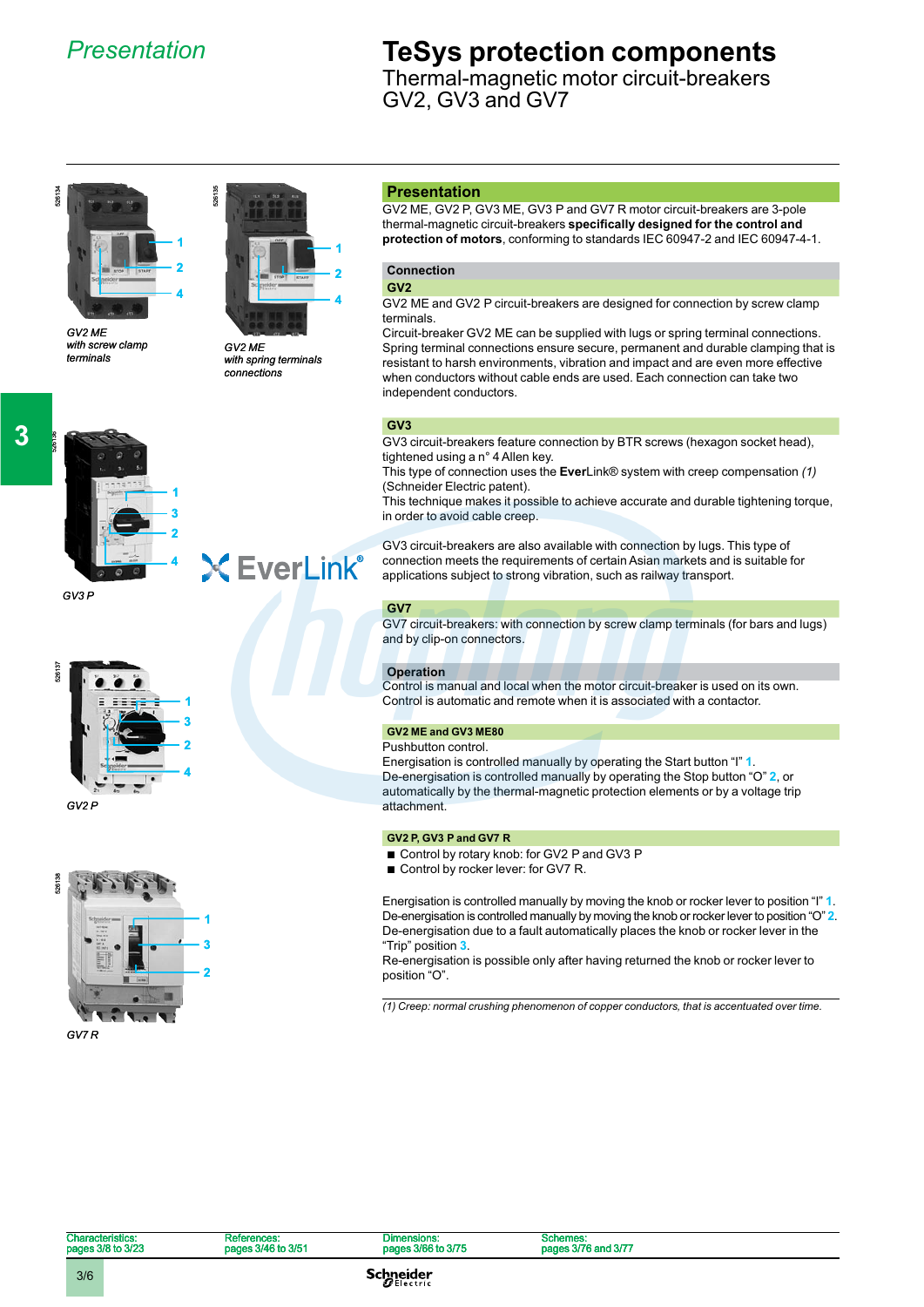Thermal-magnetic motor circuit-breakers

| <b>Environment</b>                                                           |                                                                                |              |                             |                                                                                                    |      |                   |                                                                                     |                                                                         |                                   |                                                          |                          |                                         |                                                                                                                |
|------------------------------------------------------------------------------|--------------------------------------------------------------------------------|--------------|-----------------------------|----------------------------------------------------------------------------------------------------|------|-------------------|-------------------------------------------------------------------------------------|-------------------------------------------------------------------------|-----------------------------------|----------------------------------------------------------|--------------------------|-----------------------------------------|----------------------------------------------------------------------------------------------------------------|
| <b>Circuit-breaker type</b>                                                  |                                                                                |              |                             | GV2 ME                                                                                             |      | GV <sub>2</sub> P |                                                                                     | GV <sub>3</sub> P                                                       |                                   | <b>GV3 ME80</b>                                          |                          | GV7R                                    |                                                                                                                |
| <b>Conforming to standards</b>                                               |                                                                                |              |                             | IEC 60947-1, 60947-2,<br>60947-4-1,<br>EN 60204, UL 508,<br>CSA C 22.2 n° 14-05,<br>VDE 0113, 0660 |      |                   | NF C 63-650, 63-120, 79-130,                                                        | <b>IEC/EN</b><br>60947-1.<br>60947-2,<br>60947-4-1,<br><b>CSAC 22.2</b> | UL 508 type E,<br>n° 14-05 type E | IEC/EN, NF<br>EN, BS EN,<br>DIN EN 60947-2,<br>60947-4-1 |                          | 60947-2,<br>60947-2.<br>79-130,<br>0660 | IEC 60947-1,<br>60947-4-1,<br>EN 60947-1,<br>EN 60947-4-1,<br>NF C 63-650,<br>NF C 63-120,<br><b>VDE 0113,</b> |
| <b>Product certifications</b>                                                |                                                                                |              |                             | UL, CSA, CCC,<br>CEBEC,<br>GOST. TSE.<br>BV, GL, LROS,<br>DNV, PTB,<br>EZU, SETI,<br>RINA, ATEX    |      |                   | UL (1), CSA,<br>PTB, EZU,<br>GOST, TSE,<br>DNV, LROS,<br>GL, BV, RINA,<br>CCC, ATEX | UL, CSA,<br>GOST,                                                       | CCC (pending),<br>ATEX (pending)  | UL, CSA,<br>LROS                                         |                          | UL, DNV,<br>CCC                         |                                                                                                                |
| <b>Protective treatment</b>                                                  |                                                                                |              |                             | $H$ "TH"                                                                                           |      |                   |                                                                                     | $H$ "TH"                                                                |                                   | "TC"                                                     |                          | $T^{\prime}$ C"                         |                                                                                                                |
| Degree of protection                                                         | Conforming to<br><b>IEC 60529</b>                                              | Open mounted |                             | IP 20                                                                                              |      |                   |                                                                                     | IP 20                                                                   |                                   | IP 20                                                    |                          | terminal<br>shrouds                     | IP 405 with                                                                                                    |
|                                                                              |                                                                                | In enclosure |                             | GV2 Mo01:<br><b>IP 41</b><br><b>GV2 Mo02:</b><br>IP 55                                             |      |                   |                                                                                     |                                                                         | GV3 PC01 and<br>GV3 PC02: IP 55   | <b>GV3 CE01:</b><br>IP 55                                |                          |                                         |                                                                                                                |
| <b>Shock resistance</b>                                                      | Conforming to IEC 60068-2-27                                                   |              |                             | 30 gn - 11 ms                                                                                      |      |                   | On: 15 gn - 11 ms<br>Off: 30 gn - 11 ms                                             | 22 gn - 20 ms                                                           |                                   |                                                          | 15 gn - 11 ms            |                                         |                                                                                                                |
| <b>Vibration resistance</b>                                                  | Conforming to IEC 60068-2-6                                                    |              |                             | 5 gn (5150 Hz)                                                                                     |      |                   |                                                                                     | 4 gn<br>$(5300$ Hz)                                                     |                                   | $2.5$ gn<br>(025 Hz)                                     |                          |                                         | 2.5 gn (25 Hz)                                                                                                 |
| Ambient air temperature                                                      | Storage                                                                        |              | °C                          | $-40+80$                                                                                           |      |                   | $-40+80$                                                                            | $-40+80$                                                                |                                   | $-40+80$                                                 |                          |                                         | - 55+95                                                                                                        |
|                                                                              | Operation                                                                      | Open mounted | °C                          | $-20+60$                                                                                           |      |                   | $-20+60$                                                                            |                                                                         | $-20+60(2)$                       | $-20+60$                                                 |                          |                                         | $-25+70$                                                                                                       |
|                                                                              |                                                                                | In enclosure | °C                          | $-20+40$                                                                                           |      |                   | $-20+40$                                                                            | $-20+40$                                                                |                                   | $-20+40$                                                 |                          |                                         |                                                                                                                |
| <b>Temperature compensation</b>                                              |                                                                                | Open mounted | ∣°C                         | $-20+60$                                                                                           |      |                   | $-20+60$                                                                            | $-20+60$                                                                |                                   | $-20+60$                                                 |                          |                                         | $-25 + 55(3)$                                                                                                  |
|                                                                              |                                                                                | In enclosure | °C                          | $-20+40$                                                                                           |      |                   | $-20+40$                                                                            | $-20+40$                                                                |                                   | $-20+40$                                                 |                          |                                         |                                                                                                                |
| <b>Flame resistance</b>                                                      | Conforming to IEC 60695-2-1                                                    |              | °C                          | 960                                                                                                |      |                   |                                                                                     | 960                                                                     |                                   | 960                                                      |                          | 960                                     |                                                                                                                |
| <b>Maximum operating altitude</b>                                            |                                                                                |              | m                           | 2000                                                                                               |      |                   |                                                                                     | 3000                                                                    |                                   | 3000                                                     |                          | 2000                                    |                                                                                                                |
| Suitable for isolation                                                       | Conforming to IEC 60947-1 § 7-1-6                                              |              | J                           | Yes<br>0.5                                                                                         |      | 0.5               |                                                                                     | Yes<br>10                                                               |                                   | 0.5                                                      |                          | Yes<br>0.5                              |                                                                                                                |
| <b>Resistance to mechanical impact</b>                                       |                                                                                |              |                             | <b>IK04</b>                                                                                        |      |                   | <b>IK09</b>                                                                         | (in enclosure)                                                          |                                   |                                                          | $\overline{\phantom{0}}$ |                                         |                                                                                                                |
| Sensitivity to phase failure                                                 |                                                                                |              |                             |                                                                                                    |      |                   | Yes, conforming to IEC 60947-4-1 § 7-2-1-5-2                                        |                                                                         |                                   |                                                          |                          |                                         |                                                                                                                |
| <b>Technical characteristics</b>                                             |                                                                                |              |                             |                                                                                                    |      |                   |                                                                                     |                                                                         |                                   |                                                          |                          |                                         |                                                                                                                |
| <b>Circuit-breaker type</b>                                                  |                                                                                |              |                             | $GV2ME$ GV2 P                                                                                      |      |                   | GV2 RT                                                                              | GV <sub>3</sub> P                                                       | GV <sub>3</sub><br><b>ME80</b>    | GV7<br>R.20<br>Ro100                                     | GV7<br>Ro 150            |                                         | GV7<br><b>R</b> <sup>•</sup> 220                                                                               |
| <b>Utilisation category</b>                                                  | Conforming to IEC 60947-2                                                      |              |                             | A                                                                                                  |      |                   |                                                                                     | Α                                                                       | A                                 | A                                                        |                          |                                         |                                                                                                                |
|                                                                              | Conforming to IEC 60947-4-1                                                    |              |                             | $AC-3$                                                                                             |      |                   |                                                                                     | $AC-3$                                                                  | $AC-3$                            | $AC-3$                                                   |                          |                                         |                                                                                                                |
| Rated operational voltage<br>(Ue)<br><b>Rated insulation voltage</b>         | Conforming to IEC 60947-2<br>Conforming to IEC 60947-2                         |              | $\mathsf{v}$<br>$\mathbf v$ | 690<br>690                                                                                         |      |                   |                                                                                     | 690<br>690                                                              | 690                               | 690                                                      |                          |                                         |                                                                                                                |
| (Ui)<br>Rated voltage                                                        |                                                                                |              | $\mathsf{v}$                |                                                                                                    |      |                   |                                                                                     | 600                                                                     | 750<br>690<br>600                 |                                                          |                          |                                         |                                                                                                                |
| <b>Rated operational</b>                                                     | Conforming to CSA C22-2 n° 14,<br><b>UL 508</b><br>Conforming to IEC 60947-4-1 |              | Hz                          | 600<br>50/60                                                                                       |      | 50/60             | (B600)<br>50/60                                                                     | 600                                                                     |                                   |                                                          |                          |                                         |                                                                                                                |
| frequency<br>UL, CSA<br>Rated impulse withstand<br>Conforming to IEC 60947-2 |                                                                                |              | kV                          | 6                                                                                                  |      |                   |                                                                                     | $\,6$                                                                   | 6                                 | 50/60<br>8                                               |                          |                                         |                                                                                                                |
| voltage (U imp)<br>Total power dissipated per pole                           |                                                                                |              | W                           | 2.5                                                                                                |      |                   |                                                                                     | 8                                                                       | 8                                 | 5                                                        | 8.7                      |                                         | 14.5                                                                                                           |
| <b>Mechanical durability</b>                                                 |                                                                                |              | C.O.                        | 100 000                                                                                            |      |                   |                                                                                     | 50 000                                                                  | 30 000                            | 50 000                                                   | 40 000                   |                                         | 20 000                                                                                                         |
| (C.O.: Close, Open)<br><b>Electrical durability</b>                          | 440 V In/2                                                                     |              | C.O.                        | 100 000                                                                                            |      |                   |                                                                                     |                                                                         | 30 000                            | 50 000                                                   | 40 000                   |                                         | 20 000                                                                                                         |
| for AC-3 duty                                                                | 440 V In                                                                       |              | C.O.                        | $\overline{\phantom{0}}$                                                                           |      |                   |                                                                                     | 50 000                                                                  | $\overline{\phantom{0}}$          | 30 000                                                   | 20 000                   |                                         | 10 000                                                                                                         |
| Duty class (maximum operating rate)                                          |                                                                                |              | C.O.lh                      | 25                                                                                                 |      |                   |                                                                                     | 25                                                                      | 25                                | 25                                                       |                          |                                         |                                                                                                                |
| <b>Maximum conventional</b>                                                  | Conforming to IEC 60947-4-1                                                    |              | A                           | 0.16                                                                                               | 0.16 |                   | 0.40                                                                                | 13                                                                      | 80                                | 12                                                       | 150                      |                                         | 220                                                                                                            |
| rated thermal current (lth)                                                  |                                                                                |              |                             | 32                                                                                                 | 32   |                   | 23                                                                                  | 65                                                                      |                                   | 100                                                      |                          |                                         |                                                                                                                |
| <b>Rated duty</b>                                                            | Conforming to IEC 60947-4-1                                                    |              |                             | Continuous duty                                                                                    |      |                   |                                                                                     |                                                                         |                                   |                                                          |                          |                                         |                                                                                                                |
|                                                                              |                                                                                |              |                             | (1) UL 508 type E for GV2 $Pe$ .H7                                                                 |      |                   |                                                                                     |                                                                         |                                   |                                                          |                          |                                         |                                                                                                                |

**3**

(1) UL 508 type E for **GV2 P••H7**<br>(2) Leave a space of 9 mm between 2 circuit-breakers: either an empty space, or side mounting add-<br>on contact blocks. Side by side mounting is possible up to 40 °C.

(3) For operation up to 70 °C, please consult your Regional Sales Office.

| References:        |  | Dimensions:        | Schemes:            |  |
|--------------------|--|--------------------|---------------------|--|
| pages 3/46 to 3/51 |  | pages 3/66 to 3/75 | pages 3/76 and 3/77 |  |
| 3/8                |  |                    | <b>Schneider</b>    |  |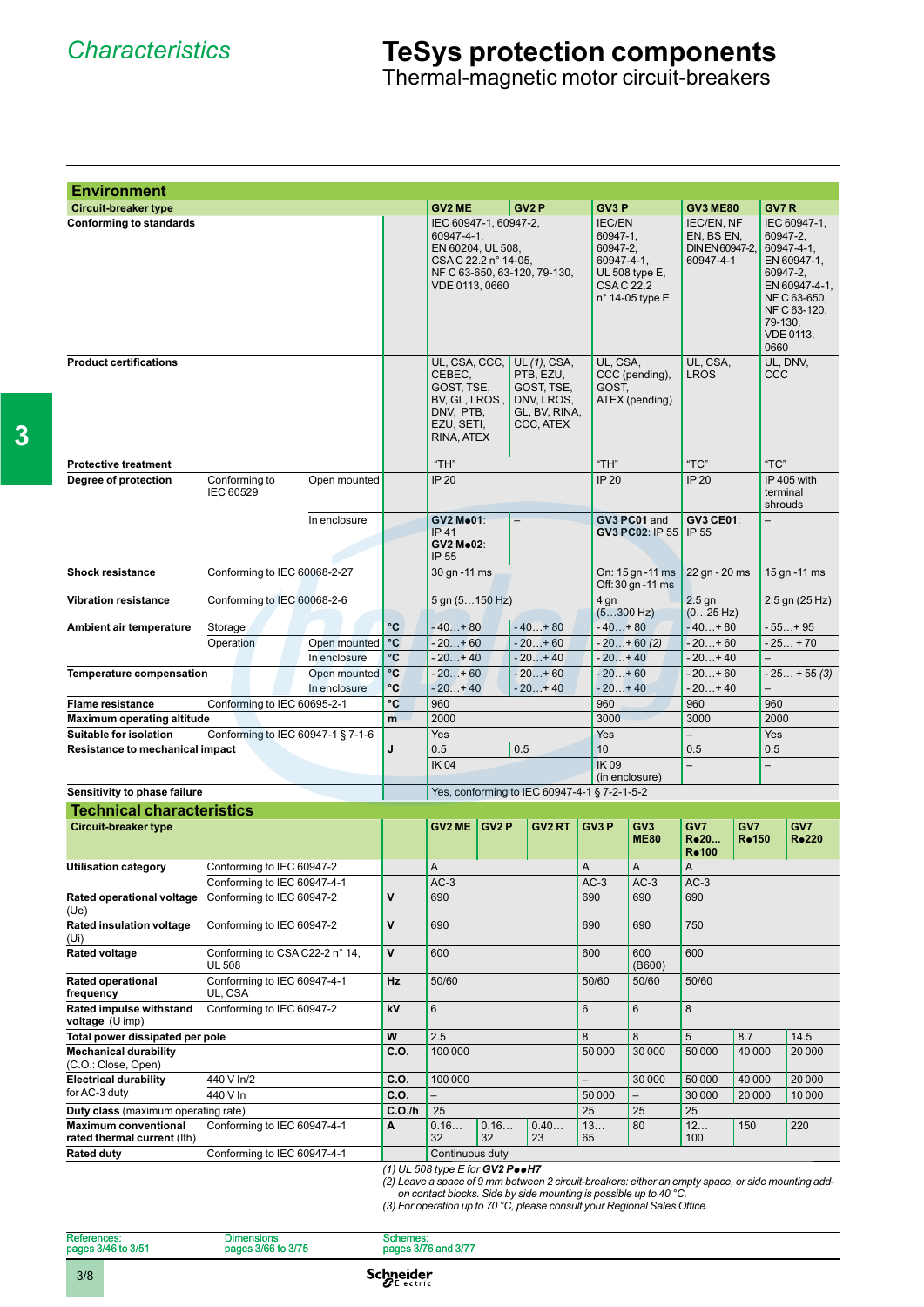Thermal-magnetic motor circuit-breakers

| Without derating, in relation to normal vertical mounting plane (1)<br>Connection to screw clamp terminals or spring terminals<br>Solid cable<br>Flexible cable<br>without cable end<br>Flexible cable<br>with cable end<br>Solid cable | mm <sup>2</sup><br>mm <sup>2</sup><br>mm <sup>2</sup> | ᅩ<br><b>GV2 ME</b><br>Min.<br>$2 \times 1$  | Max.                     | GV <sub>2</sub> P |                                                                                        |                   |                                                  |                                                                                                                                                                                     |                                                      |  |
|-----------------------------------------------------------------------------------------------------------------------------------------------------------------------------------------------------------------------------------------|-------------------------------------------------------|---------------------------------------------|--------------------------|-------------------|----------------------------------------------------------------------------------------|-------------------|--------------------------------------------------|-------------------------------------------------------------------------------------------------------------------------------------------------------------------------------------|------------------------------------------------------|--|
|                                                                                                                                                                                                                                         |                                                       |                                             |                          |                   |                                                                                        |                   |                                                  |                                                                                                                                                                                     |                                                      |  |
|                                                                                                                                                                                                                                         |                                                       |                                             |                          |                   |                                                                                        |                   |                                                  |                                                                                                                                                                                     |                                                      |  |
|                                                                                                                                                                                                                                         |                                                       |                                             |                          |                   |                                                                                        |                   |                                                  |                                                                                                                                                                                     |                                                      |  |
|                                                                                                                                                                                                                                         |                                                       |                                             |                          |                   |                                                                                        |                   |                                                  |                                                                                                                                                                                     |                                                      |  |
|                                                                                                                                                                                                                                         |                                                       |                                             |                          |                   |                                                                                        | GV <sub>3</sub> P |                                                  | <b>GV3 ME80</b>                                                                                                                                                                     |                                                      |  |
|                                                                                                                                                                                                                                         |                                                       |                                             |                          | Min.              | Max.                                                                                   | Min.              | Max.                                             | Min.                                                                                                                                                                                | Max.                                                 |  |
|                                                                                                                                                                                                                                         |                                                       |                                             | 2x6                      | $2 \times 1$      | 2x6                                                                                    | $2 \times 1$      | $1 \times 25$ and<br>$1 \times 35$               | $1 \times 2.5$                                                                                                                                                                      | $1 \times 35$                                        |  |
|                                                                                                                                                                                                                                         |                                                       | $2 \times 1.5$                              | $2 \times 6$             | $2 \times 1.5$    | $2 \times 6$                                                                           | $2 \times 1$      | $1 \times 25$ and<br>$1 \times 35$               | $1 \times 2.5$                                                                                                                                                                      | $2 \times 16$                                        |  |
|                                                                                                                                                                                                                                         |                                                       | $2 \times 1$                                | 2x4                      | $2 \times 1$      | 2x4                                                                                    | $2 \times 1$      | $1 \times 25$ and<br>$1 \times 35$               | $1 \times 2.5$                                                                                                                                                                      | $2 \times 16$                                        |  |
|                                                                                                                                                                                                                                         | N.m                                                   | 1.7                                         | 1.7                      | 1.7               | 1.7                                                                                    | $\overline{5}$    | $5:25$ mm <sup>2</sup><br>$8:35$ mm <sup>2</sup> | 5                                                                                                                                                                                   | 5                                                    |  |
| Flexible cable                                                                                                                                                                                                                          | mm <sup>2</sup><br>mm <sup>2</sup>                    | $2 \times 1 (3)$<br>$2 \times 1.5(3)$ 2 x 4 | $2 \times 6$             | $-$               | -<br>ц                                                                                 |                   | $\overline{\phantom{0}}$                         |                                                                                                                                                                                     | $\overline{\phantom{0}}$<br>$\overline{\phantom{0}}$ |  |
| without cable end                                                                                                                                                                                                                       |                                                       |                                             |                          |                   |                                                                                        |                   |                                                  |                                                                                                                                                                                     |                                                      |  |
|                                                                                                                                                                                                                                         |                                                       | $\downarrow$ e                              | ರ                        |                   |                                                                                        | 힉                 | L.                                               | Ø6                                                                                                                                                                                  |                                                      |  |
|                                                                                                                                                                                                                                         |                                                       |                                             |                          |                   | GV7                                                                                    |                   | <b>GV7 Ro150</b>                                 |                                                                                                                                                                                     | <b>GV7 Ro220</b>                                     |  |
| Without spreaders                                                                                                                                                                                                                       |                                                       | 13.5                                        |                          |                   | 35                                                                                     |                   | 35                                               | 35                                                                                                                                                                                  |                                                      |  |
| With spreaders                                                                                                                                                                                                                          | mm                                                    | $\overline{\phantom{0}}$                    | $\overline{\phantom{0}}$ |                   | 45                                                                                     |                   | 45                                               | 45                                                                                                                                                                                  |                                                      |  |
|                                                                                                                                                                                                                                         |                                                       | $\leq 6$                                    |                          |                   | $\leq 6$                                                                               |                   | $\leq 6$                                         | $\leq 6$                                                                                                                                                                            |                                                      |  |
|                                                                                                                                                                                                                                         |                                                       | $\leq 9.5$                                  |                          |                   | $\leq 25$                                                                              |                   | $\leq 25$                                        | $\leq 25$                                                                                                                                                                           |                                                      |  |
|                                                                                                                                                                                                                                         | mm                                                    | $\leq 9.5$                                  |                          |                   | $\overline{\phantom{0}}$                                                               |                   | $\overline{\phantom{0}}$                         | $\overline{\phantom{0}}$                                                                                                                                                            |                                                      |  |
|                                                                                                                                                                                                                                         | mm                                                    | $\leq 10$                                   |                          |                   | $\leq 10$                                                                              |                   | $\leq 10$                                        | $\leq 10$                                                                                                                                                                           |                                                      |  |
|                                                                                                                                                                                                                                         |                                                       | M4                                          |                          |                   | M <sub>6</sub>                                                                         |                   | M <sub>8</sub>                                   | M <sub>8</sub>                                                                                                                                                                      |                                                      |  |
| Tightening torque                                                                                                                                                                                                                       | N.m                                                   | 1.7                                         | 6                        |                   | 10                                                                                     |                   | 15                                               | 15                                                                                                                                                                                  |                                                      |  |
| Height (h)                                                                                                                                                                                                                              | mm                                                    | $\overline{\phantom{0}}$                    | $\overline{\phantom{0}}$ |                   | 20                                                                                     |                   | 20                                               | 20                                                                                                                                                                                  |                                                      |  |
|                                                                                                                                                                                                                                         | mm <sup>2</sup>                                       | $\overline{\phantom{0}}$                    | -                        |                   |                                                                                        |                   |                                                  |                                                                                                                                                                                     |                                                      |  |
|                                                                                                                                                                                                                                         |                                                       | $\overline{\phantom{0}}$                    | $\overline{\phantom{0}}$ |                   |                                                                                        |                   |                                                  |                                                                                                                                                                                     |                                                      |  |
|                                                                                                                                                                                                                                         | Tightening torque                                     | mm<br>mm<br>mm<br>N.m                       |                          | <b>GV2 MEee6</b>  | GV3 Pee6<br>17.5<br>$\leq 6$<br>$\leq 13.5$<br>$≤ 16.5$<br>$\leq 10$<br>M <sub>6</sub> | 15                | Ro20Ro100<br>1.595                               | 1.595<br>15<br>(1) When mounting on a vertical rail, fit a stop to prevent any slippage.<br>(2) For motor circuit-breakers GV3 P: BTR hexagon socket head screws, EverLink® system. | 1.5185<br>15                                         |  |

References: pages 3/46 to 3/51 Dimensions: pages 3/66 to 3/75 Schemes: pages 3/76 and 3/77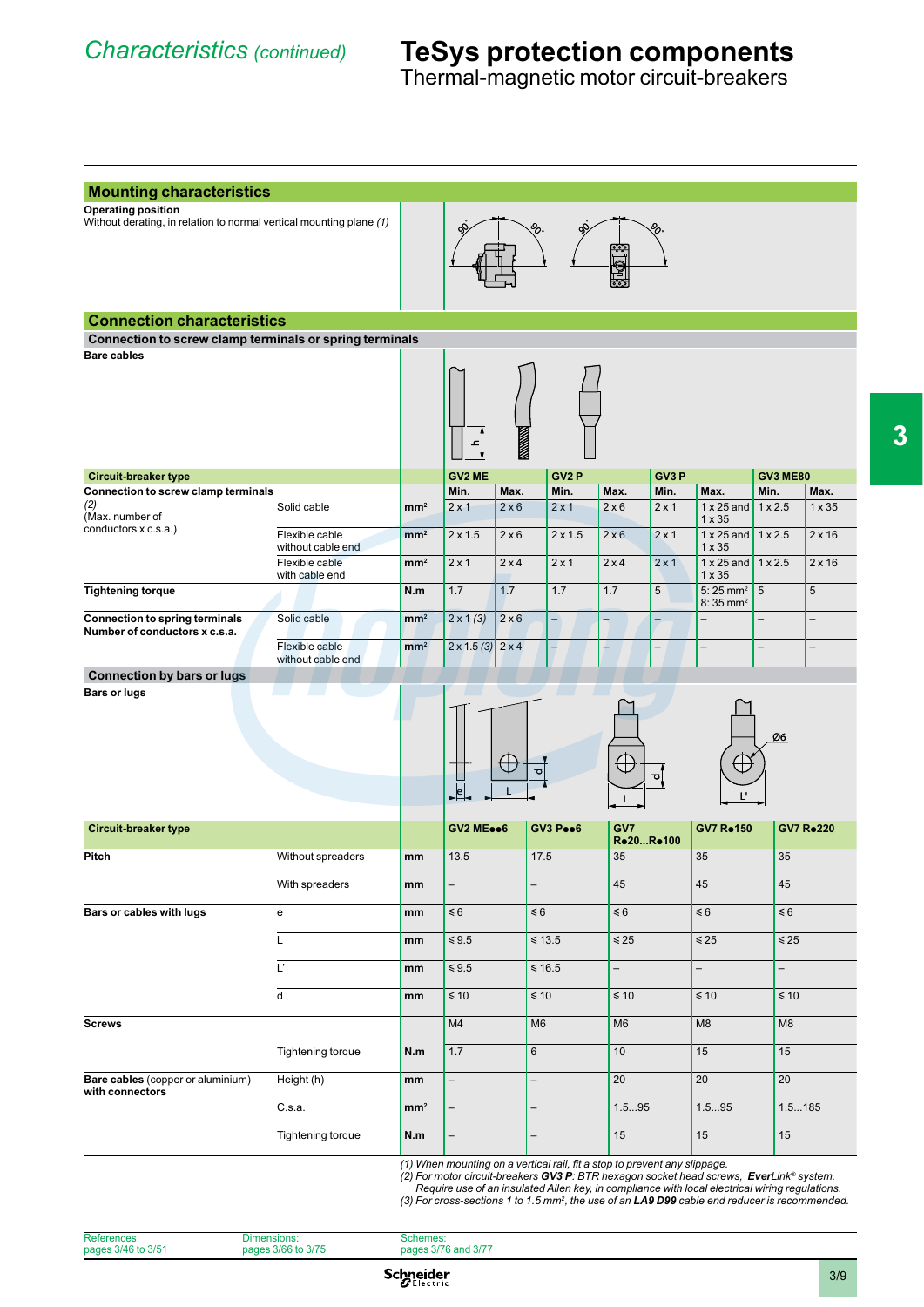*References*

### **TeSys protection components**

Thermal-magnetic motor circuit-breakers GV2 ME



*GV2 ME10*

|                                                    |                                                                       |                                |              |                    |                                       |            |            |                |                         |                             | Motor circuit-breakers from 0.06 to 15 kW / 400 V, with screw clamp terminals |        |
|----------------------------------------------------|-----------------------------------------------------------------------|--------------------------------|--------------|--------------------|---------------------------------------|------------|------------|----------------|-------------------------|-----------------------------|-------------------------------------------------------------------------------|--------|
|                                                    |                                                                       |                                |              |                    | <b>GV2 ME with pushbutton control</b> |            |            |                |                         |                             |                                                                               |        |
|                                                    | Standard power ratings of 3-phase motors<br>50/60 Hz in category AC-3 |                                |              |                    |                                       |            |            |                | <b>Setting</b><br>range | <b>Magnetic</b><br>tripping | <b>Reference</b>                                                              | Weight |
|                                                    | 400/415V<br>500 V                                                     |                                |              | 690V               |                                       |            | of thermal | current        |                         |                             |                                                                               |        |
| P                                                  | Icu                                                                   | <b>Ics</b><br>(1)              | P.           | Icu                | lcs(1)                                | P          | Icu        | lcs(1)         | trips<br>(2)            | Id $± 20%$                  |                                                                               |        |
| kW                                                 | kA                                                                    | %                              | kW           | kA                 | %                                     | kW         | kA         | %              | A                       | A                           |                                                                               | kg     |
|                                                    |                                                                       |                                |              |                    | $\overline{a}$                        |            |            | $\overline{a}$ | 0.10.16                 | 1.5                         | <b>GV2 ME01</b>                                                               | 0.260  |
| 0.06                                               | $^\star$                                                              | $\star$                        |              |                    |                                       |            |            |                | 0.160.25                | 2.4                         | <b>GV2 ME02</b>                                                               | 0.260  |
| 0.09                                               | $^\star$                                                              | $^\star$                       |              |                    |                                       |            |            | ÷              | 0.250.40                | 5                           | <b>GV2 ME03</b>                                                               | 0.260  |
| 0.12<br>0.18                                       | $^\star$<br>$^\star$                                                  | *<br>$\star$                   |              | ÷                  | $\equiv$                              | 0.37       | $^\star$   | *              | 0.400.63                | 8                           | <b>GV2 ME04</b>                                                               | 0.260  |
| 0.25                                               | $\star$                                                               | *                              |              |                    |                                       | 0.55       | $\star$    | *              | 0.631                   | 13                          | <b>GV2 ME05</b>                                                               | 0.260  |
| 0.37<br>0.55                                       | ★<br>★                                                                | *<br>$\star$                   | 0.37<br>0.55 | ★<br>$^\star$      | *<br>$\star$                          | 0.75       | $\star$    | $\star$        | 116                     | 22.5                        | <b>GV2 ME06</b>                                                               | 0.260  |
|                                                    | $\overline{a}$                                                        | -                              | 0.75         | $\star$            | $\star$                               | 1.1        | *          | *              |                         |                             |                                                                               |        |
| 0.75                                               | $\overline{\ast}$                                                     | *                              | 1.1          | $\overline{\star}$ | $\overline{\star}$                    | 1.5        | 3          | 75             | 1.62.5                  | 33.5                        | <b>GV2 ME07</b>                                                               | 0.260  |
| 1.1<br>1.5                                         | $\star$<br>$\star$                                                    | $\star$<br>$\star$             | 1.5<br>2.2   | $^\star$<br>*      | $\star$<br>$\star$                    | 2.2<br>3   | 3<br>3     | 75<br>75       | 2.54                    | 51                          | <b>GV2 ME08</b>                                                               | 0.260  |
| 2.2                                                | $\star$                                                               | $\star$                        | 3            | 50                 | 100                                   | 4          | 3          | 75             | 46.3                    | 78                          | <b>GV2 ME10</b>                                                               | 0.260  |
| $\overline{\mathbf{3}}$<br>$\overline{\mathbf{A}}$ | ★<br>$\star$                                                          | $\star$<br>$\star$             | 4<br>5.5     | 10<br>10           | 100<br>100                            | 5.5<br>7.5 | 3<br>3     | 75<br>75       | 610                     | 138                         | <b>GV2 ME14</b>                                                               | 0.260  |
| 5.5                                                | 15<br>$\overline{\phantom{0}}$                                        | 50<br>$\overline{\phantom{0}}$ | 7.5          | 6                  | 75<br>$\overline{\phantom{0}}$        | 9<br>11    | 3<br>3     | 75<br>75       | 914                     | 170                         | <b>GV2 ME16</b>                                                               | 0.260  |
| 7.5                                                | 15                                                                    | 50                             | 9            | 6                  | 75                                    | 15         | 3          | 75             | 1318                    | 223                         | <b>GV2 ME20</b>                                                               | 0.260  |
| 9                                                  | 15                                                                    | 40                             | 11           | $\overline{4}$     | 75                                    | 18.5       | 3          | 75             | 1723                    | 327                         | <b>GV2 ME21</b>                                                               | 0.260  |
| 11                                                 | 15                                                                    | 40                             | 15           | 4                  | 75                                    |            |            | -              | 2025                    | 327                         | <b>GV2 ME22 (3)</b>                                                           | 0.260  |
| 15                                                 | 10                                                                    | 50                             | 18.5         | $\overline{4}$     | 75                                    | 22         | 3          | 75             | 2432                    | 416                         | <b>GV2 ME32</b>                                                               | 0.260  |

### **Motor circuit-breakers from 0.06 to 15 kW / 400 V, with lugs**

To order thermal magnetic circuit-breakers with connection by lugs, add the digit **6** to the end of reference selected above.

Example: **GV2 ME08** becomes **GV2 ME086**.

#### **Thermal magnetic circuit-breakers GV2 ME with built-in auxiliary contact block**

With instantaneous auxiliary contact block (composition, see page 3/55):

■ GV AE1, add suffix **AE1TQ** to the motor circuit-breaker reference selected above. Example: **GV2 ME01AE1TQ**. b ■ GV AE11, add suffix **AE11TQ** to the motor circuit-breaker reference selected above. Example: **GV2 ME01AE11TQ**. b ■ GV AN11, add suffix **AN11TQ** to the motor circuit-breaker reference selected above. Example: **GV2 ME01AN11TQ**. b

These circuit-breakers with built-in contact block are sold in lots of 20 units in a single pack.

*(1) As % of Icu. (2) The thermal trip setting must be within the range marked on the graduated knob.*

 $(3)$  Maximum rating which can be mounted in enclosures GV2 MC or MP, please consult your Regional Sales Office.

 $\star$  > 100 kA.

| <b>Characteristics:</b><br>pages 3/8 to 3/11 | Dimensions:<br>pages 3/66 to 3/69 | Schemes:<br>page 3/76 |  |
|----------------------------------------------|-----------------------------------|-----------------------|--|
| 3/46                                         |                                   | Schneider             |  |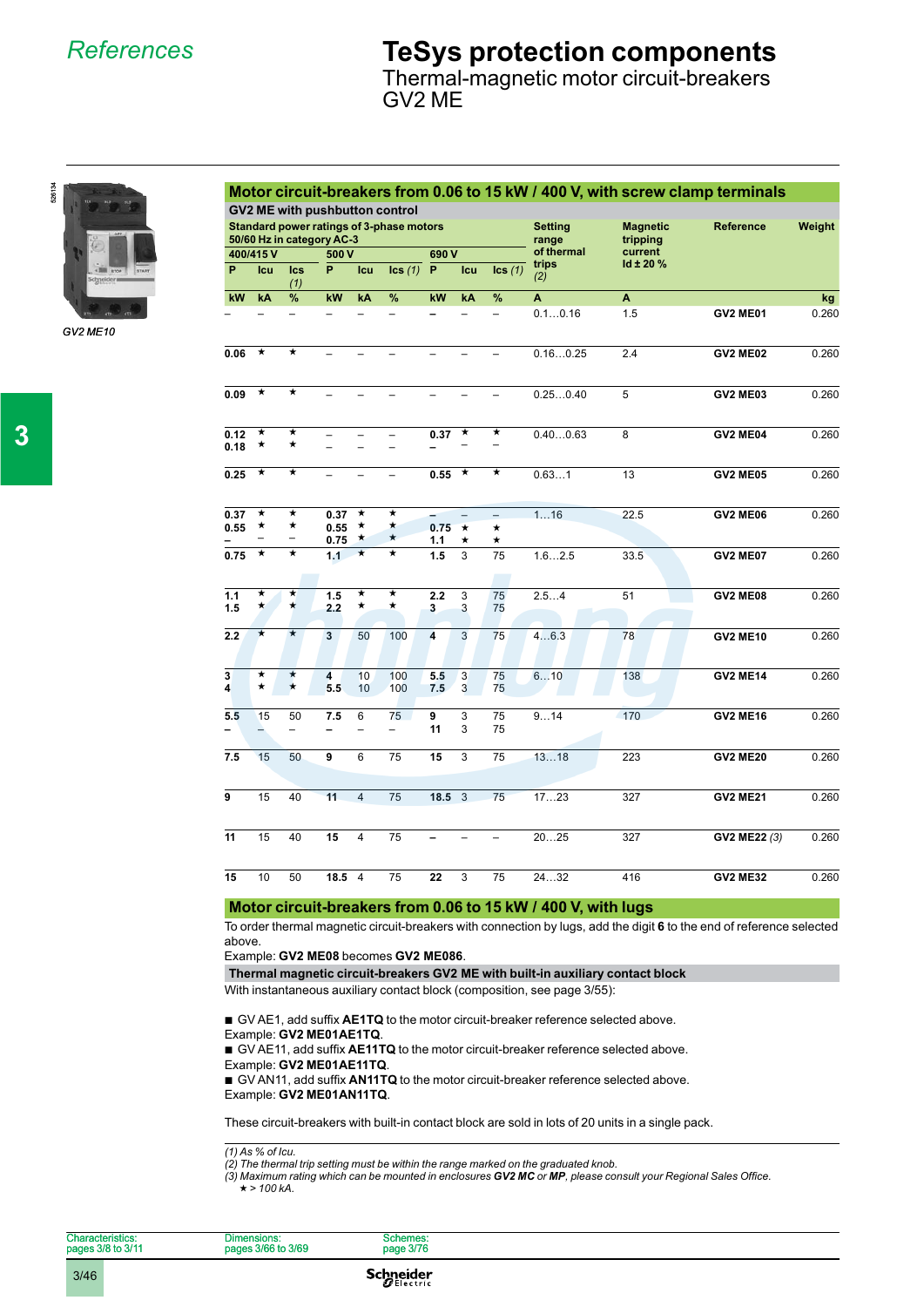Thermal-magnetic motor circuit-breakers GV2 ME



*GV2 MEpp<sup>3</sup>*

| <b>Standard power ratings of 3-phase motors</b><br>50/60 Hz in category AC-3 |                         |                         | <b>Setting</b><br>range | <b>Magnetic</b><br>tripping | <b>Reference</b>              | Weight       |                           |                  |       |  |
|------------------------------------------------------------------------------|-------------------------|-------------------------|-------------------------|-----------------------------|-------------------------------|--------------|---------------------------|------------------|-------|--|
|                                                                              | 400/415V                |                         | 500 V                   |                             |                               | of thermal   | current<br>$Id \pm 20 \%$ |                  |       |  |
| P                                                                            | Icu                     | $\textsf{lcs}(2)$       | P                       | Icu                         | lcs(2)                        | trips<br>(3) |                           |                  |       |  |
| kW                                                                           | kA                      | $\%$                    | kW                      | kA                          | %                             | A            | A                         |                  | kg    |  |
|                                                                              |                         |                         |                         |                             | $\overline{\phantom{0}}$      | 0.10.16      | 1.5                       | <b>GV2 ME013</b> | 0.280 |  |
| 0.06                                                                         | $\overline{\star}$      | $\overline{\star}$      |                         |                             |                               | 0.160.25     | 2.4                       | <b>GV2 ME023</b> | 0.280 |  |
| 0.09                                                                         | $\bigstar$              | $\overline{\textbf{r}}$ | -                       |                             |                               | 0.250.40     | 5                         | <b>GV2 ME033</b> | 0.280 |  |
| 0.12<br>0.18                                                                 | $^\star$<br>$\star$     | $^\star$<br>$\star$     | -                       |                             | -                             | 0.400.63     | 8                         | <b>GV2 ME043</b> | 0.280 |  |
| 0.25<br>0.37                                                                 | $\star$<br>$\star$      | $\star$<br>$\star$      | 0.37                    | $\star$                     | $\star$                       | 0.631        | 13                        | <b>GV2 ME053</b> | 0.280 |  |
| 0.37<br>0.55                                                                 | $\star$<br>$^\star$     | $\star$<br>$\star$      | 0.37<br>0.55<br>0.75    | $\star$<br>*<br>$\star$     | $\star$<br>$\star$<br>$\star$ | 11.6         | 22.5                      | <b>GV2 ME063</b> | 0.280 |  |
| 0.75                                                                         | $\overline{\textbf{r}}$ | $\overline{\star}$      | 1.1                     | $\overline{\star}$          | $\overline{\ast}$             | 1.62.5       | 33.5                      | <b>GV2 ME073</b> | 0.280 |  |
| 1.1<br>1.5                                                                   | $\star$<br>$\star$      | $\star$<br>$\star$      | 1.5<br>2.2              | $\star$<br>$\star$          | $\star$<br>$\star$            | 2.54         | 51                        | <b>GV2 ME083</b> | 0.280 |  |
| 2.2                                                                          | $\overline{\ast}$       | $\star$                 | $\overline{3}$          | 50                          | 100                           | 46.3         | 78                        | <b>GV2 ME103</b> | 0.280 |  |
| 3<br>4                                                                       | $\star$<br>$\star$      | $\star$<br>$\star$      | 4<br>5.5                | 10<br>10                    | 100<br>100                    | 610          | 138                       | <b>GV2 ME143</b> | 0.280 |  |
| 5.5                                                                          | 15                      | 50                      | 7.5                     | 6                           | 75                            | 914          | 170                       | <b>GV2 ME163</b> | 0.280 |  |
| 7.5                                                                          | 15                      | 50                      | 9                       | 6                           | 75                            | 1318         | 223                       | <b>GV2 ME203</b> | 0.280 |  |
| 9<br>11                                                                      | 15<br>15                | 40<br>40                | 11                      | $\overline{4}$              | 75                            | 1723         | 327                       | <b>GV2 ME213</b> | 0.260 |  |
| 11                                                                           | 15                      | 40                      | 15                      | $\overline{4}$              | 75                            | 2025         | 327                       | <b>GV2 ME223</b> | 0.260 |  |
| <b>A</b>                                                                     | .                       |                         |                         |                             |                               |              |                           |                  |       |  |

**Motor circuit-breakers from 0.06 to 11 kW, with spring terminal connections**

**GV2 ME** *(1)* **with pushbutton control**



*LA9 D99*

**Contact blocks Description Mounting Maximum number Type of contacts Sold in lots of Unit reference Weight kg Instantaneous auxiliary contacts** Front 1 N/O + N/C 10 **GV AE113** 0.030<br>N/O + N/O 10 **GV AE203** 0.030  $N/O + N/O$  10 **GV AE203** LH side 2 N/O + N/C 1 **GV AN113** 0.060 N/O + N/O 1 **GV AN203** 0.060 **Accessory**

| <b>LIANDRUM</b>          | <b>Application</b>                                         | Sold in | Unit           | Weight |
|--------------------------|------------------------------------------------------------|---------|----------------|--------|
| <b>Description</b>       |                                                            | lots of | reference      | kg     |
| <b>Cable end reducer</b> | For connection of conductors from 1 to 1.5 mm <sup>2</sup> | 20      | <b>LA9 D99</b> |        |

*(1) For connection of conductors from 1 to 1.5 mm2 , the use of an LA9 D99 cable end reducer is recommended.*

(2) Maximum rating which can be mounted in enclosures **GV2 MC** or **MP**, please consult your Regional Sales Office<br>(3) The thermal trip setting must be within the range marked on the graduated knob.

 $\star$  > 100 kA.

| pages |                   | $\sim$ 10    |  |  |
|-------|-------------------|--------------|--|--|
| Chara | าทรเดท⊾<br>$\sum$ | emes<br>2170 |  |  |

**Schneider** 

**3**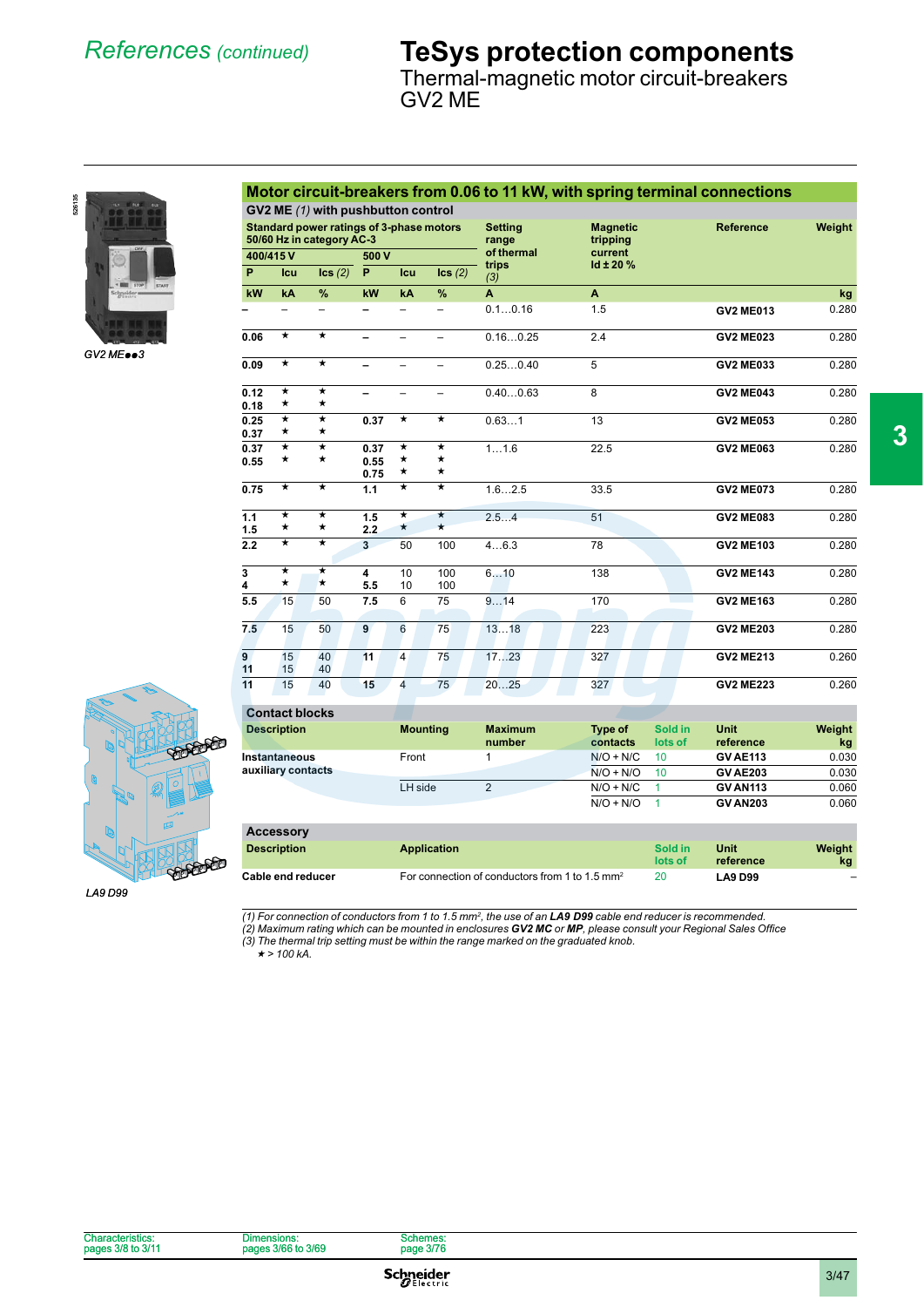### *References* **TeSys protection components**

Thermal-magnetic and magnetic motor circuitbreakers GV2 with screw clamp connections **Accessories** 

| <b>Accessories</b>                                                                     |                                                                                                                                              |                    |                   |              |
|----------------------------------------------------------------------------------------|----------------------------------------------------------------------------------------------------------------------------------------------|--------------------|-------------------|--------------|
| <b>Description</b>                                                                     | <b>Application</b>                                                                                                                           | Sold in<br>lots of | Unit<br>reference | Weight<br>kg |
| Adapter plates                                                                         | For mounting a GV2 ME<br>or GV2 LE by screw fixing                                                                                           | 10                 | <b>GV2 AF02</b>   | 0.021        |
|                                                                                        | For mounting a GV2 ME or GV2 P<br>and contactor LC1 D09D38<br>with front faces aligned                                                       | $\mathbf{1}$       | <b>LAD 311</b>    | 0.040        |
| <b>Height compensation plate</b>                                                       | $7.5 \text{ mm}$                                                                                                                             | 10                 | GV1 F03           | 0.003        |
| <b>Combination blocks</b>                                                              | Between GV2 and contactor LC1 K or LP1 K                                                                                                     | 10                 | <b>GV2 AF01</b>   | 0.020        |
|                                                                                        | Between GV2 and contactor LC1 D09D38                                                                                                         | 10                 | GV2 AF3           | 0.016        |
|                                                                                        | Between GV2 mounted on LAD 311<br>and contactor LC1 D09D38                                                                                   | 10                 | GV2 AF4           | 0.016        |
| Motor starter adapter plate                                                            | With 3-pole connection for mounting a GV2<br>and a contactor LC1 D09D25                                                                      | $\mathbf{1}$       | <b>GK2 AF01</b>   | 0.120        |
| <b>Description</b>                                                                     | <b>Application</b>                                                                                                                           | <b>Pitch</b>       | <b>Reference</b>  | Weight       |
|                                                                                        |                                                                                                                                              | mm                 |                   | kg           |
| Sets of 3-pole                                                                         | 2 tap-offs                                                                                                                                   | 45                 | <b>GV2 G245</b>   | 0.036        |
| 63 A busbars                                                                           |                                                                                                                                              | 54                 | <b>GV2 G254</b>   | 0.038        |
|                                                                                        |                                                                                                                                              | 72                 | <b>GV2 G272</b>   | 0.042        |
|                                                                                        | 3 tap-offs                                                                                                                                   | 45                 | GV2 G345          | 0.058        |
|                                                                                        |                                                                                                                                              | 54                 | GV2 G354          | 0.060        |
|                                                                                        | 4 tap-offs                                                                                                                                   | 45                 | GV2 G445          | 0.077        |
|                                                                                        |                                                                                                                                              | 54                 | <b>GV2 G454</b>   | 0.085        |
|                                                                                        |                                                                                                                                              | 72                 | <b>GV2 G472</b>   | 0.094        |
|                                                                                        | 5 tap-offs                                                                                                                                   | 54                 | GV2 G554          | 0.100        |
| <b>Description</b>                                                                     | <b>Application</b>                                                                                                                           | Sold in<br>lots of | Unit<br>reference | Weight<br>kg |
| <b>Protective end cover</b>                                                            | For unused busbar outlets                                                                                                                    | 5                  | GV1 G10           | 0.005        |
| <b>Terminal block</b>                                                                  | Connection from the top                                                                                                                      | 1                  | GV1 G09           | 0.040        |
| for supply to one or more<br>GV2 G busbar sets                                         | Can be fitted with current limiter GV1 L3<br>(GV2 ME and GV2 P)                                                                              | $\overline{1}$     | <b>GV2 G05</b>    | 0.115        |
| <b>Cover for terminal block</b>                                                        | For mounting in modular panels                                                                                                               | 10                 | <b>LA9 E07</b>    | 0.005        |
| <b>Flexible 3-pole connection</b><br>for connecting a GV2 to a<br>contactor LC1-D09D25 | Centre distance between mounting rails:<br>$100120$ mm                                                                                       | 10                 | GV1 G02           | 0.013        |
| Set of connections<br>upstream/downstream                                              | For connecting GV2 ME to a printed circuit board                                                                                             | 10                 | <b>GV2 GA01</b>   | 0.045        |
| "Large Spacing" adapter<br>UL 508 type E                                               | For GV2 PooH7 (except 32 A)                                                                                                                  | $\overline{1}$     | GV2 GH7           | 0.040        |
| Clip-in marker holders<br>(supplied with each<br>circuit-breaker)                      | For GV2 P. GV2 L. GV2 LE and GV2 RT<br>(8 x 22 mm)                                                                                           | 100                | <b>LA9 D92</b>    | 0.001        |
| <b>External operators</b>                                                              |                                                                                                                                              |                    |                   |              |
| <b>Description</b>                                                                     |                                                                                                                                              |                    | Reference         | Weight<br>kg |
| For GV2 P and GV2 L<br>(150 to 290 mm)                                                 | Padlocking in "On" and "Off" position<br>Black handle, blue front plate, IP 54                                                               |                    | <b>GV2 AP01</b>   | 0.200        |
|                                                                                        | Padlocking in "Off" position<br>Red handle, yellow front plate, IP 54                                                                        |                    | <b>GV2 AP02</b>   | 0.200        |
|                                                                                        | Cannot be padlocked in "On" and "Off" positions<br>Does not lock the door or drawer operator in<br>the "On" positon. Colour: RAL 7016, IP 42 |                    | <b>GV2 AP04</b>   | 0.104        |
| For GV2 LE                                                                             | Padlocking in "On" and "Off" position<br>Black handle, blue front plate, IP 54                                                               |                    | <b>GV2 AP03</b>   | 0.280        |
| <b>Padlocking device</b>                                                               |                                                                                                                                              |                    |                   |              |
| <b>Description</b>                                                                     |                                                                                                                                              |                    | <b>Reference</b>  | Weight<br>kg |
| For all GV2 device                                                                     | For use with up to 4 padlocks, Ø 6 mm shank max.<br>(padlocks not included)                                                                  |                    | <b>GV2 V03</b>    | 0.092        |